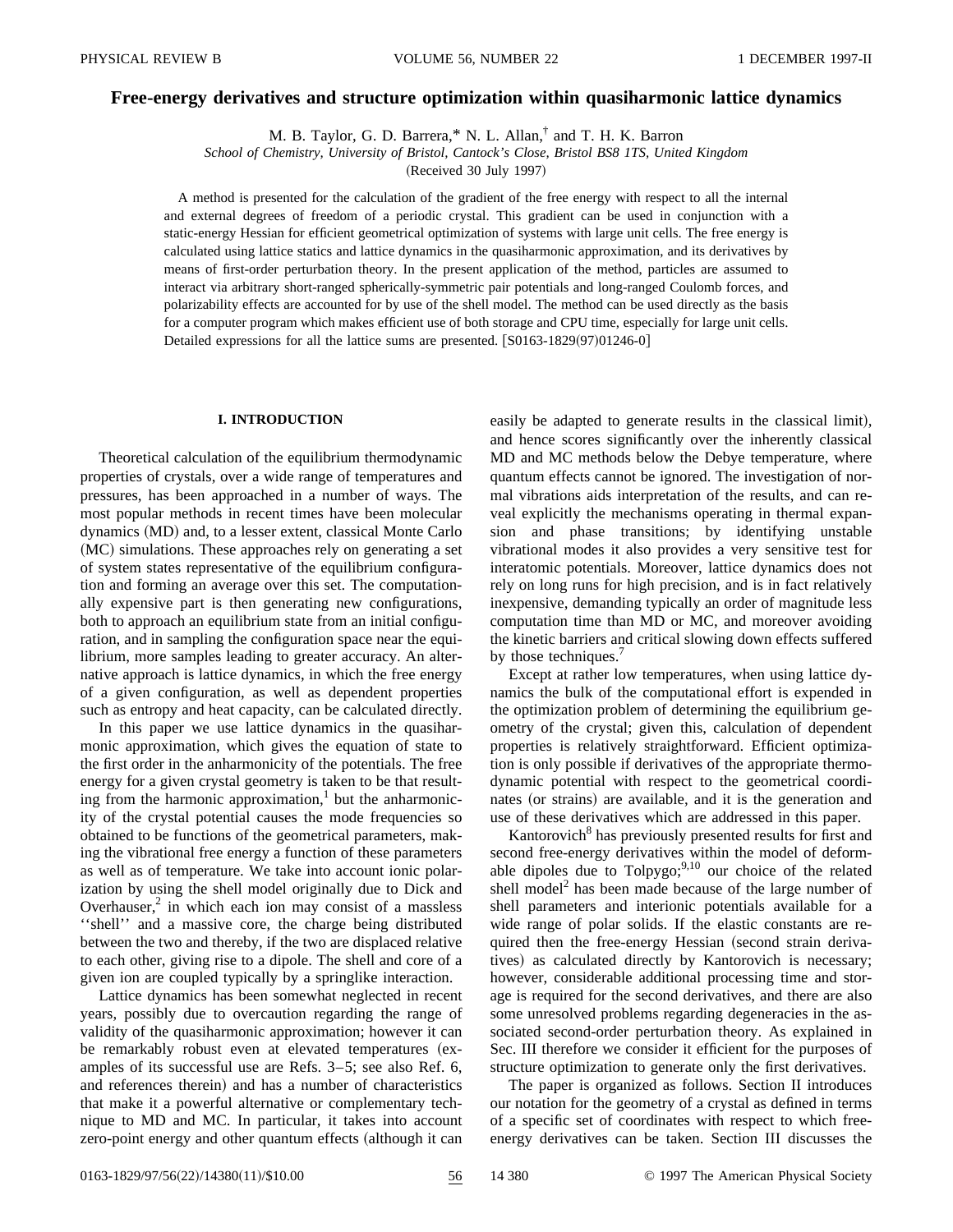derivatives required for structural optimization of a crystal and how they may most efficiently be utilized. Section IV reviews the definition of the quasiharmonic dynamical matrix and its use in generating the appropriate thermodynamic potentials, and first-order perturbation theory is used in Sec. V to give expressions for their various strain derivatives. In Sec. VI detailed expressions for the required lattice sums for Coulombic and arbitrary short-ranged spherically symmetric pairwise interactions are presented, and Sec. VII concludes.

# **II. CRYSTAL STRUCTURE AND STRAIN COORDINATES**

A crystal structure is periodic, defined by its lattice and the positions of all the atoms within a unit cell. In general, strain can alter both the shape of the lattice, which is specified by *external* coordinates  $\mathcal{E}_l^{\text{ext}}$ , and the atomic positions, which are specified by *internal* coordinates  $\mathcal{E}_k^{\text{int}}$ . The general method of optimization described in Sec. III requires partial derivatives of the free energy with respect to whatever coordinates are chosen to describe the state of strain. In the present application these are obtained by first deriving derivatives with respect to the strain rotation tensor of macroscopic elasticity theory and a related set of internal coordinates defined as follows.

The positions of all the particles (which in a shell model may be cores or shells) in a macroscopically strained crystal are given by Cartesian coordinates

$$
r_{ix}^{\alpha} = \sum_{\gamma} (\delta_{\alpha\gamma} + e^{\alpha\gamma})(x^{\gamma} + \rho_i^{\gamma}), \qquad (1)
$$

where Greek superscripts are Cartesian indices  $1 \ldots 3$  (as elsewhere in this paper),  $\bf{x}$  is a lattice vector of the unstrained crystal labeling a unit cell,  $i=1...n$  is an index that labels a specific particle within a unit cell, and  $\delta_{\alpha\beta}$  is the Kronecker delta. Components of the tensor  $e^{\alpha\beta}$  determine both the orientation and the macroscopic state of strain of the crystal.<sup>11</sup> The vector components  $\rho_i^{\alpha}$  are internal coordinates determining the positions of particles within a unit cell.

The parameters  $e^{\alpha \beta}$  and  $\rho_i^{\alpha}$  have been chosen because it is convenient to obtain derivatives of the free energy with respect to them, and because they may be simply related to other parameters that are in common use. The Voigt macroscopic infinitesimal strain coordinates  $\epsilon_{\lambda}$  are the components of the six-element vector

$$
\epsilon = \begin{pmatrix} e^{11} \\ e^{22} \\ e^{33} \\ e^{23} + e^{32} \\ e^{13} + e^{31} \\ e^{12} + e^{21} \end{pmatrix} .
$$
 (2)

Dimensionless "basis internal coordinates"  $u_i^t$  can be defined by

$$
\rho_i^{\alpha} = \sum_t u_i^t a_i^{\alpha} = \sum_t u_i^t A^{t\alpha},\tag{3}
$$

where the matrix  $A^{t\alpha}$  specifies a metric obtained from components of the lattice vectors  $a_t$  determining the unit cell in the unstrained lattice;  $t=1...3$  labels directions in unit-cell space.

In many applications symmetry reduces the number of independent coordinates. For example, when optimizing the geometry of a crystal it may be useful to characterize the state of external strain in terms of the crystallographic lattice parameters *ca* , e.g., *a* and *c* for tetragonal or hexagonal symmetry. In the same way not all the  $u_i^t$  can be varied independently if the symmetry of the crystal is to be maintained. It is normally possible to define a set of ''symmetric internal coordinates''  $w_m$ , which allows a description of the structure with a smaller number of variables. The  $w_m$  can be defined such that

$$
u_i^t = g_i^t + \sum_m w_m g_{m,i}^t, \qquad (4)
$$

where  $g_i^t$  is constant for a given particle *i*, and the directions of the  $g_{m,i}^t$  are determined by symmetry. Consider, for example, a rigid-ion model of rutile,  $TiO<sub>2</sub>$ . The tetragonal unit cell contains six atoms, of which the two titanium positions are fixed by symmetry. The oxygen atoms lie at  $[(0, 0, 0) \pm w_1(1, 1, 0)]$  and  $[(0.5, 0.5, 0.5) \pm w_1(-1, 1, 0)].$ Thus for optimization only three parameters,  $a, c$ , and  $w_1$  are needed. On the other hand, general elastic distortion destroys all symmetry except inversion; and so deriving elastic coefficients requires either the full set of the  $\rho_i^{\alpha}$  or  $u_i^t$ , or else possibly a more extended set of symmetric coordinates  $w_m$ .

In general the geometry of a crystal can be characterized by, and the free energy differentiated with respect to, an  $N_{\mathcal{E}}$ -element vector of generalized coordinates  $\mathcal{E}_A$ , always including some external coordinates  $\mathcal{E}_l^{\text{ext}}$  and sometimes also some internal ones  $\mathcal{E}_k^{\text{int}}$ .<sup>12</sup> In the present application the  $\mathcal{E}_k^{\text{int}}$ may be the  $\rho_i^{\alpha}$ ,  $u_i^t$ , or  $w_m$ , and the  $\mathcal{E}_l^{\text{ext}}$  may be the  $\epsilon_{\lambda}$  or  $c_a$ .

# **III. STRUCTURE OPTIMIZATION**

### **A. Derivatives required for structure optimization**

In order to optimize a crystal structure, i.e., to find the most stable state under a given set of thermodynamic constraints, it is necessary to minimize the appropriate thermodynamic potential with respect to a set of  $N_{\mathcal{E}}$  structure parameters  $\mathcal{E}_A$ . At finite temperature *T* under an applied hydrostatic pressure  $P_0$  the appropriate potential is an availability  $\tilde{G}$ , defined

$$
\widetilde{G} = U - TS + P_0 V = F + P_0 V = \Phi_{\text{stat}} + F_{\text{vib}} + P_0 V, \quad (5)
$$

where *U* is the internal energy, *S* is the entropy, *V* is the volume, and  $F$  is the Helmholtz free energy which has static and vibrational parts  $\Phi_{stat}$  and  $F_{vib}$ , respectively; all these quantities refer to the value per unit cell. Note this  $\tilde{G}$  differs from the availability  $A = U - T_0 S + P_0 V$  defined by Pippard, $13$  because here we optimize with respect only to varying strain, and not also to varying temperature.

The optimization condition is therefore to find that vector in parameter space at which, for all *A*,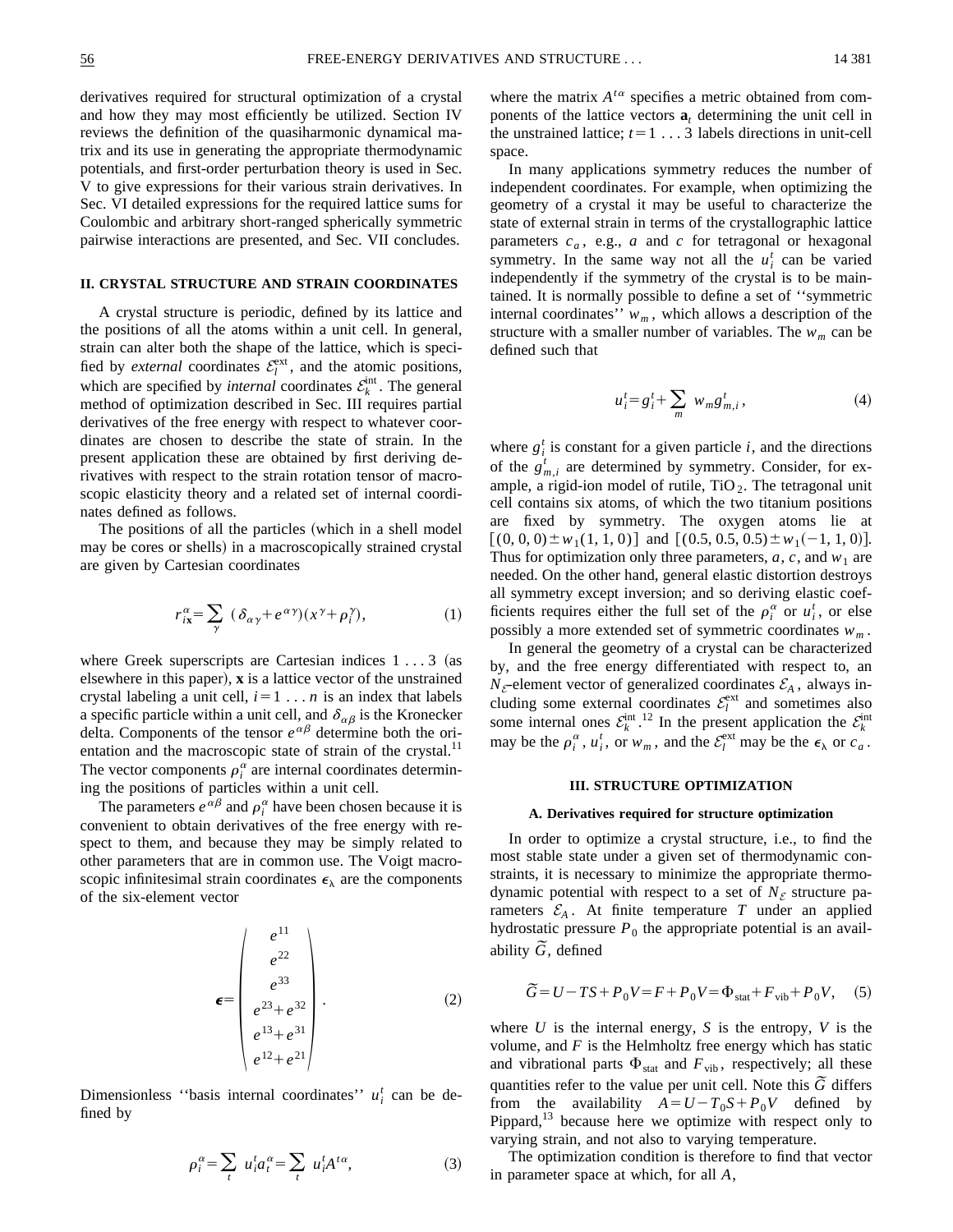$$
\left(\frac{\partial \widetilde{G}}{\partial \mathcal{E}_A}\right)_{\mathcal{E}'} = 0,\tag{6}
$$

where the notation () $_{\mathcal{E}}$ <sup>*i*</sup> indicates that all coordinates  $\mathcal{E}_B$  for  $B \neq A$  are held fixed. An appropriate set of coordinates  $\mathcal{E}_A$ will be chosen as discussed in Sec. II.

To perform this minimization, it is effectively necessary to calculate at least the first, and possibly the second, derivatives of  $\tilde{G}$  with respect to the  $\mathcal{E}_A$ . All the derivatives can of course be calculated numerically using a finite difference formula. Care must be taken however in choosing the finite difference, since if it is too large then local nonlinearity of the function will result in a poor approximation, but if it is too small then precision may be lost. Furthermore if there are discontinuities in  $\tilde{G}(\mathcal{E})$ , which may arise from sharp cutoffs often present in short-ranged interactions, the distortions introduced by the finite changes in the coordinates can lead to large inaccuracies in the numerical derivatives. These difficulties can usually be overcome, but the principal problem with numerical evaluation of derivatives is that it becomes very expensive for large  $N_{\mathcal{E}}$ .

Hitherto, because of the expense of calculating the derivatives numerically, only approximations to a full dynamic relaxation Eq.  $(6)$  have been made, as follows. The thermodynamic potential  $\tilde{G}$  can be defined as a sum of static and vibrational parts

$$
\widetilde{G} = \widetilde{G}_{\text{stat}} + \widetilde{G}_{\text{vib}} \tag{7}
$$

and the geometrical coordinates split into external ones  $\mathcal{E}_l^{\text{ext}}$ and internal ones  $\mathcal{E}_k^{\text{int}}$  as explained in Sec. II. The condition for full dynamical relaxation is

$$
\left(\frac{\partial \widetilde{G}}{\partial \mathcal{E}_l^{\text{ext}}}\right)_{\mathcal{E}'} = \left(\frac{\partial \widetilde{G}}{\partial \mathcal{E}_k^{\text{int}}}\right)_{\mathcal{E}'} = 0.
$$
\n(8)

However, although the derivatives of  $\tilde{G}_{stat}$  are quite straightforward to calculate analytically, $14$  the theory for analytic calculation of the  $\tilde{G}_{vib}$  derivatives within the shell model has not previously been available. Accordingly, for large unit cells the zero static internal stress approximation (ZSISA) has often been used, $6$  in which the equilibrium condition is taken to be

$$
\left(\frac{\partial \widetilde{G}}{\partial \mathcal{E}_l^{\text{ext}}}\right)_{\mathcal{E}'} = \left(\frac{\partial \widetilde{G}_{\text{stat}}}{\partial \mathcal{E}_k^{\text{int}}}\right)_{\mathcal{E}'} = 0.
$$
\n(9)

Since the number of the  $\mathcal{E}_l^{\text{ext}}$  derivatives never exceeds 6, and is often 1 or 2, they can be calculated numerically without excessive expense (although the other considerations mentioned above may still present problems). An even more extreme, and less computationally expensive, approximation is the constant internal strain parameter approximation (CISPA), in which a set of internal coordinates is found by a full minimization of the static energy

$$
\left(\frac{\partial \widetilde{G}_{\text{stat}}}{\partial \mathcal{E}_l^{\text{ext}}}\right)_{\mathcal{E}'} = \left(\frac{\partial \widetilde{G}_{\text{stat}}}{\partial \mathcal{E}_k^{\text{int}}}\right)_{\mathcal{E}'} = 0 \tag{10}
$$

and subsequent dynamical optimizations with respect to external coordinates only are then performed while holding the internal ones fixed. With CISPA the results will be dependent on the set of internal coordinates chosen.

ZSISA can be shown<sup>15</sup> to yield the optimized external coordinates correctly to first order, but this is not so for the internal coordinates and hence for dependent thermodynamic quantities. Such quantities *may* be well approximated by ZSISA and CISPA, but it is hard to assess the errors thus introduced without a full dynamical free-energy optimization.

### **B. Optimization methods**

Methods of unconstrained minimization of a function (e.g., availability  $\tilde{G}$ ) of many variables (e.g., a column vector of structure coordinates  $\mathcal{E}$ ) may be classified into two main groups: $16,17$  those which require the gradient (first derivatives  $y = \nabla \tilde{G}$  and the Hessian (second derivatives  $H = \nabla y$ , and those which require only the gradient.

If the Hessian is available then the Newton method is most straightforward, and usually very successful: a quadratic approximation to  $\tilde{G}$  in the region of its minimum is written

$$
\widetilde{G}(\boldsymbol{\mathcal{E}}+\boldsymbol{\delta}) \approx \widetilde{G}(\boldsymbol{\mathcal{E}})+\boldsymbol{\delta}^T \cdot \mathbf{y}(\boldsymbol{\mathcal{E}})+\frac{1}{2}\boldsymbol{\delta}^T \cdot \mathbf{H}(\boldsymbol{\mathcal{E}})\cdot \boldsymbol{\delta},\qquad(11)
$$

where  $\delta^T$  is the transpose of  $\delta$ , and  $\delta = \mathcal{E}' - \mathcal{E}$ , the step from  $\mathcal{E}$  to an improved value  $\mathcal{E}'$ . This can then be differentiated with respect to  $\delta$  to give

$$
\delta = -\mathbf{H}(\boldsymbol{\mathcal{E}})^{-1} \cdot \mathbf{y}(\boldsymbol{\mathcal{E}}).
$$
 (12)

If  $\tilde{G}$  is quadratic then solving for  $\mathcal{E}'$  will give its minimizing value; otherwise  $\mathcal{E}'$  should be an improved estimate and repeated iterations of Eq.  $(12)$  should approach the minimum. Some choices of sets of variables can result in a singular **H** and therefore failure of Eq.  $(12)$ ; in particular the Hessian with respect to all 3*n* basis coordinates  $u_i^{\alpha}$  or  $\rho_i^{\alpha}$  will be singular because of the translational invariance of the lattice. This problem can be avoided by optimizing with respect to the coordinates of  $n-1$  rather than *n* particles, equivalent to fixing the position of one particle.

If only the gradient is available then a quasi-Newton method can be used, the essence of which is to maintain an approximation **J** to the inverse Hessian  $H^{-1}$  and at each step to use a gradient evaluation to produce an improved estimate **J'**. Several prescriptions exist for this update, but the most efficient is generally considered to be the Broyden-Fletcher- $Goldfarb-Shanno (BFGS) update<sup>17</sup>$ 

$$
\mathbf{J}' = \mathbf{J} + \frac{\delta \cdot \delta^T}{\delta^T \cdot \gamma} - \frac{(\mathbf{J} \cdot \gamma) \cdot (\mathbf{J} \cdot \gamma)^T}{\gamma^T \cdot \mathbf{J} \cdot \gamma} + (\gamma^T \cdot \mathbf{J} \cdot \gamma) \mathbf{s} \cdot \mathbf{s}^T, \quad (13)
$$

where

$$
\gamma = \mathbf{y}(\boldsymbol{\mathcal{E}} + \boldsymbol{\delta}) - \mathbf{y}(\boldsymbol{\mathcal{E}}),\tag{14}
$$

$$
\mathbf{s} = \frac{\delta}{\delta^T \cdot \boldsymbol{\gamma}} - \frac{\mathbf{J} \cdot \boldsymbol{\gamma}}{\boldsymbol{\gamma}^T \cdot \mathbf{J} \cdot \boldsymbol{\gamma}}.
$$
 (15)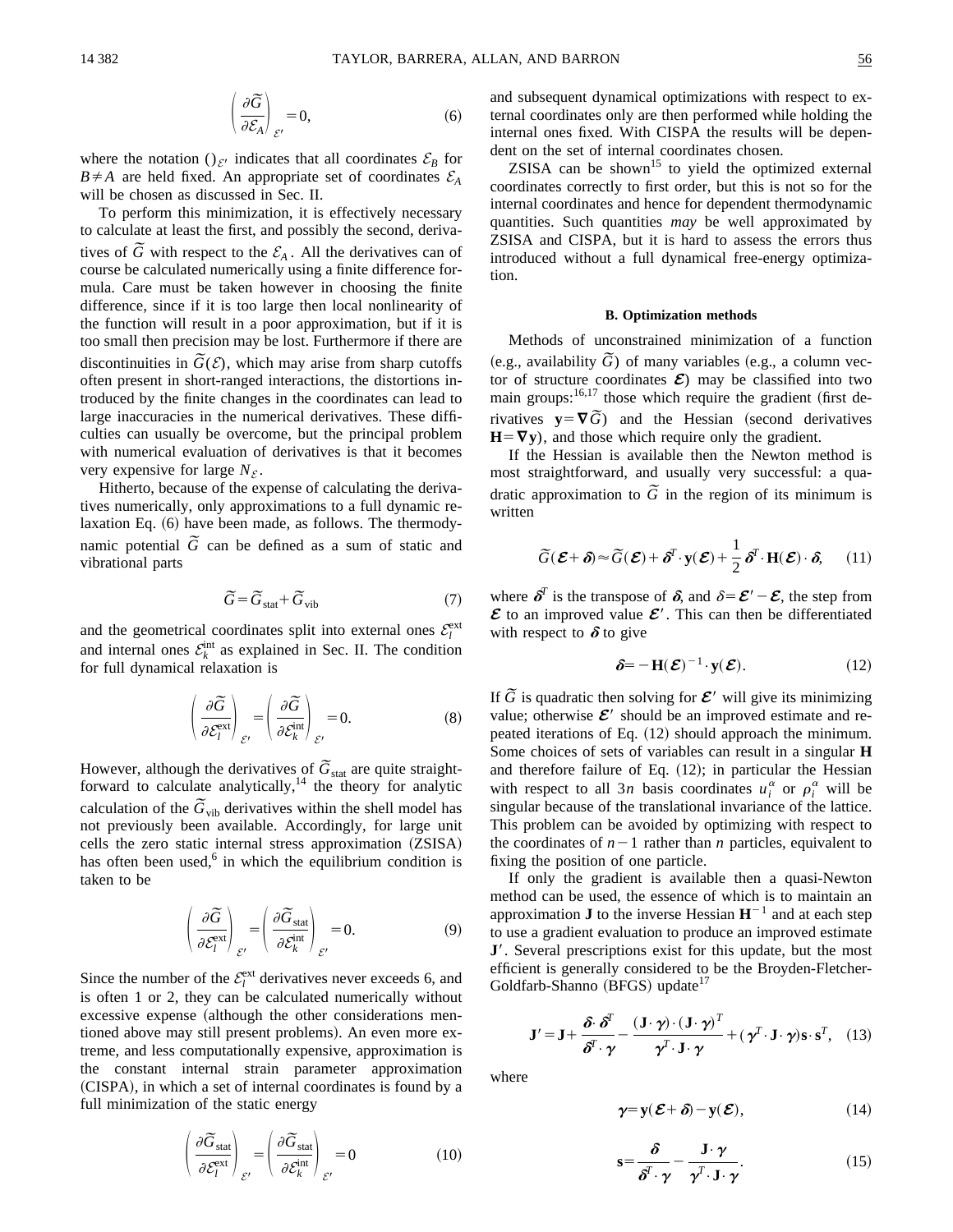**y** and **J** are then used as per Eq.  $(12)$  to update  $\mathcal{E}$ . This new  $\mathcal E$  may then be refined by performing a linear search (using repeated evaluations of  $\tilde{G}$  and **y**) for the function minimum in the direction indicated; if **J** is a poor approximation to  $H^{-1}$  the linear search will be indispensable, but if they are close it may be omitted.

Our experience has been that if the quasi-Newton method is started reasonably close to the optimal structure, with a reasonable approximation to the Hessian, it provides very satisfactory optimization without the necessity for linear searches. Using the static part  $\partial^2 \tilde{G}_{stat}/\partial \mathcal{E}_A \partial \mathcal{E}_B$  of the Hessian as the initial approximation to the full dynamic value turns out to work very well in the cases we have tried, since the dynamical contributions to this are usually quite small. For the initial configuration an optimized structure at a nearby temperature, or if that is unavailable the statically optimized structure, is usually adequate. If the best starting configuration is far from its optimized state however, or the dynamic contributions to the Hessian are large, it is sometimes necessary to use another method, such as a conjugate gradient method, or a quasi-Newton method including linear minimizations, to approach the free-energy minimum.

Our usual algorithm for structural optimization is therefore:

 $(1)$  Set  $\mathcal E$  to optimized values at nearby temperature (or static),

- $(2)$  Calculate static Hessian  $\mathbf{H}_{stat}(\mathcal{E})$ ,
- (3) Set approximate inverse Hessian  $\mathbf{J} = \mathbf{H}_{stat}^{-1}$ ,
- (4) Calculate dynamic gradient  $y(\mathcal{E})$ ,
- (5) Stop if gradient magnitude  $(y^T \cdot y)^{1/2}$  is small,

(6) Update **J** using BFGS formula (13) with  $\delta = -J \cdot y$ (except the first time round),

- (7) Update  $\mathcal{E}$  using  $\mathcal{E}' = \mathcal{E} \mathbf{J} \cdot \mathbf{y}$ ,
- $(8)$  Return to step 4.

Progress of the optimization of course varies according to the details of the problem under consideration, but typically the magnitude of the gradient decreases by about an order of magnitude per iteration, and an optimization completes to high accuracy in fewer than 10 iterations.

An optimization therefore requires one static Hessian calculation, and a few dynamic gradient calculations. In the subsequent sections we present a unified approach to calculating the static Hessian and the dynamic gradient, as well as the free energy itself. The method outlined here is attractive because these quantities can be calculated analytically, and relatively rapidly. In particular, except for very small  $N<sub>F</sub>$ , this method is a great deal faster than those which require repeated exact calculation of the dynamic Hessian, or numerical evaluation of the derivatives, or frequent linear minimizations.

We conclude this section by stressing that there are many methods for multivariate optimization not discussed here, as well as several subtleties and tricks which are sometimes required to ensure rapid convergence, depending on the details of the problem under consideration; the interested reader is referred to the discussion in Ref. 16. Our approach has been pragmatic, and is based on the observation that the method outlined here is seen to be highly effective, rather than on formal proofs of efficacy.

## **IV. FREE-ENERGY EVALUATION**

Calculation of the static energy  $\Phi_{stat}$  is straightforward, and an expression for it under the assumption of spherically symmetric pairwise potentials appears in Sec. VI B. We give a brief outline in this section of the method for calculating the vibrational contribution  $F_{\text{vib}}$  to  $\tilde{G}$  within the quasiharmonic approximation and using the shell model.

Following standard lattice-dynamical practice $1,10$  we obtain the squares of the vibrational frequencies  $\omega_{\mathbf{q}s}^2$  as eigenvalues of the dynamical matrix  $D_{\kappa \kappa'}^{\alpha \beta}(\mathbf{q})$ , where the indices  $\kappa$ ,  $\kappa'$  refer to atoms within the unit cell with masses  $m_{\kappa}$ ,  $m_{\kappa'}$ . Taking plane-wave solutions to the equations of motion leads to the following form for the atomic displacement  $u_{\kappa x}^{\alpha}$ of an atom  $\kappa$  in the unit cell displaced **x** from the origin:

$$
\mu_{\kappa \mathbf{x}}^{\alpha} = \frac{1}{\sqrt{m_{\kappa}} \, \mathbf{q}_{s}} \, A_{\mathbf{q}_{s}} f_{\mathbf{q}_{s} \kappa}^{\alpha} e^{i(\mathbf{q} \cdot \mathbf{x} + \omega_{\mathbf{q}_{s}t})}, \tag{16}
$$

where  $f_{\mathbf{q} s\kappa}^{\alpha}$  are the normalized eigenvectors of  $D_{\kappa \kappa'}^{\alpha\beta}(\mathbf{q})$  and *A***q***<sup>s</sup>* are the corresponding vibrational amplitudes. To obtain  $D_{\kappa \kappa'}^{\alpha \beta}(\mathbf{q})$  we first define the matrices

$$
B_{ij}^{\alpha\beta}(\mathbf{q}) = \sum_{\mathbf{x}} e^{i\mathbf{q}\cdot\mathbf{x}} \frac{\partial^2 \Psi}{\partial u_{i\mathbf{0}}^{\alpha} \partial u_{j\mathbf{x}}^{\beta}},
$$
(17)

where  $\Psi$  is the static energy of the whole crystal, the indices *i*, *j* refer to all cores and shells within the unit cell, and the summation is over all lattice vectors,  $\mathbf{x} = l_1 \mathbf{a}_1 + l_2 \mathbf{a}_2 + l_3 \mathbf{a}_3$ for all integer  $l_1$ ,  $l_2$ ,  $l_3$ . The *B* matrix is therefore composed of the submatrices  $B_{CC}$ ,  $B_{CS}$ ,  $B_{SC}$ , and  $B_{SS}$  where, for example, in  $[B_{CS}]_{ij}^{\alpha\beta}$  *i* ranges only over the cores and *j* only over the shells. The dynamical matrix is then given by $10,18$ 

$$
D_{\kappa\kappa'}^{\alpha\beta}(\mathbf{q}) = \frac{1}{\sqrt{m_{\kappa}m_{\kappa'}}} [B_{CC} - B_{CS}B_{SS}^{-1}B_{SC}]_{\kappa\kappa'}^{\alpha\beta}(\mathbf{q}).
$$
 (18)

Thus for models in which there are no shells, the particle indices *i*, *j* can be identified with the atom indices  $\kappa$ ,  $\kappa'$  to give simply

$$
D_{\kappa\kappa'}^{\alpha\beta}(\mathbf{q}) = \frac{1}{\sqrt{m_{\kappa}m_{\kappa'}}} B_{\kappa\kappa'}^{\alpha\beta}(\mathbf{q}).
$$
 (19)

Given the mode frequencies  $\omega_{\mathbf{q}s}$  the vibrational contributions to the quasiharmonic Helmholtz free energy can be written

$$
F_{\rm vib} = \sum_{\mathbf{q}s} \ F_{\mathbf{q}s} \,, \tag{20}
$$

where

$$
F_{\mathbf{q}s} = \frac{1}{2}\hbar\,\omega_{\mathbf{q}s} + k_B T \ln(1 - e^{-\beta\hbar\,\omega_{\mathbf{q}s}}),\tag{21}
$$

and expressions for other thermodynamic quantities such as entropy, internal energy, and constant strain heat capacity can similarly be derived.6,10 The **q** summation is over all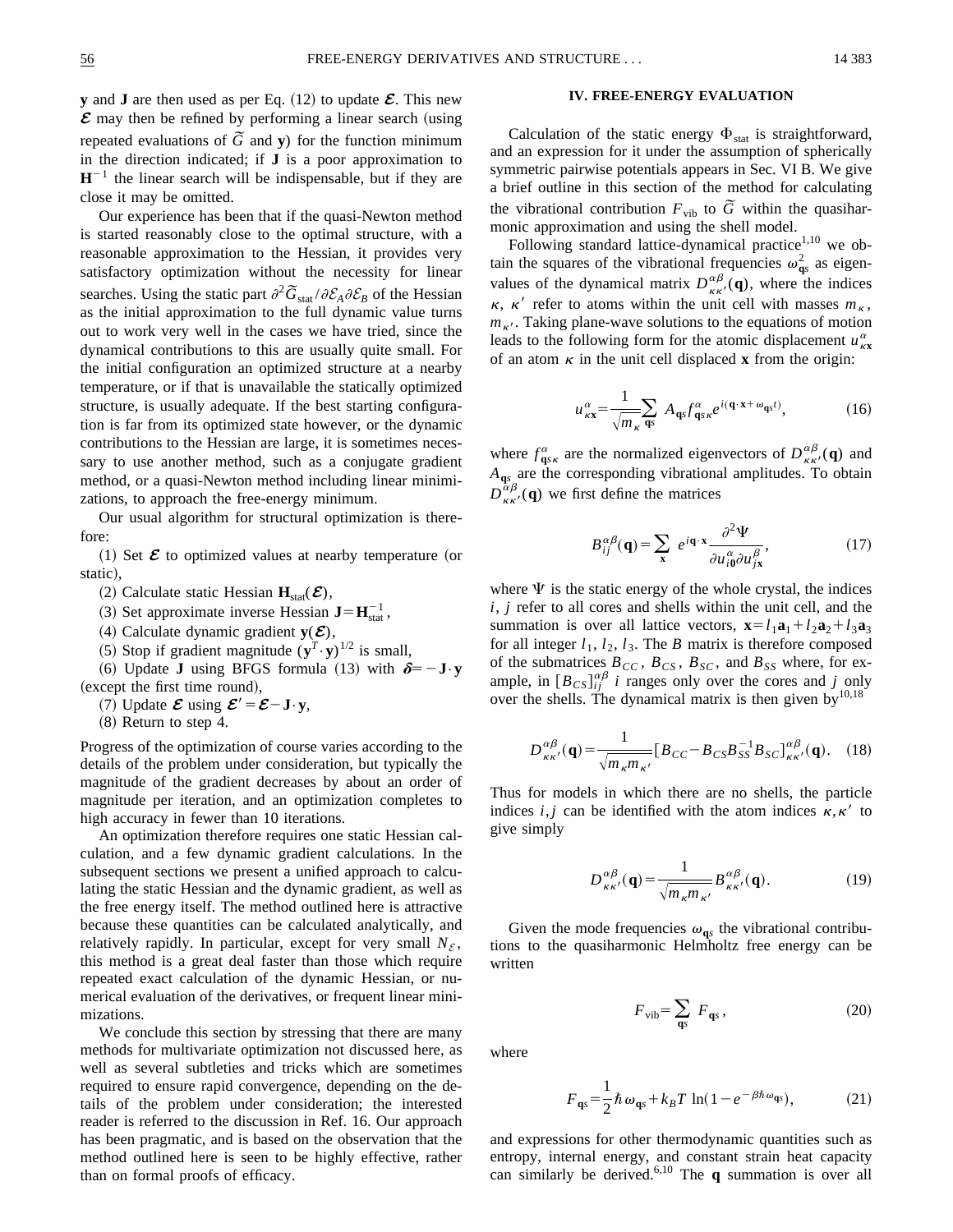wave vectors in the first Brillouin zone, and may be approximated using a set of vectors chosen using one of the standard schemes. $19,20$ 

### **V. STRAIN DERIVATIVES OF THE FREE ENERGY**

As discussed in Sec. III A the availability  $\tilde{G}$  is the quantity to be differentiated. From Eq.  $(5)$  it follows for a general coordinate *E*

$$
\frac{\partial \widetilde{G}}{\partial \mathcal{E}} = \frac{\partial \Phi_{\text{stat}}}{\partial \mathcal{E}} + \frac{\partial F_{\text{vib}}}{\partial \mathcal{E}} + P_0 \frac{\partial V}{\partial \mathcal{E}}.
$$
(22)

The dimensions of the unit cell depend only on the external coordinates, so that for any internal coordinate *<sup>E</sup>*int

$$
\frac{\partial V}{\partial \mathcal{E}^{\text{int}}} = 0,\tag{23}
$$

and it can be shown that, using the notation of Eq.  $(2)$ 

$$
\left(\frac{\partial V}{\partial e^{\alpha\beta}}\right)_0 = V \delta_{\alpha\beta},\tag{24}
$$

where the  $\left( \ \right)_0$  notation indicates that the derivatives are evaluated at zero external strain, i.e., when all  $e^{\mu\nu}=0$ . We therefore have

$$
\frac{\partial \widetilde{G}}{\partial \mathcal{E}^{\text{int}}} = \frac{\partial \Phi_{\text{stat}}}{\partial \mathcal{E}^{\text{int}}} + \frac{\partial F_{\text{vib}}}{\partial \mathcal{E}^{\text{int}}},\tag{25}
$$

$$
\left(\frac{\partial \widetilde{G}}{\partial \epsilon_{\lambda}}\right)_{0} = \left(\frac{\partial \Phi_{\text{stat}}}{\partial \epsilon_{\lambda}}\right)_{0} + \left(\frac{\partial F_{\text{vib}}}{\partial \epsilon_{\lambda}}\right)_{0} - V\sigma_{\lambda},\tag{26}
$$

where  $\sigma$  is the external stress vector, which for hydrostatic pressure  $P_0$  has the value

$$
\boldsymbol{\sigma} = (-P_0, -P_0, -P_0, 0, 0, 0)^T. \tag{27}
$$

If anisotropic external stress is to be considered these expressions will remain the same, but the form of  $\sigma$  will be different.

Using Eqs.  $(25)$  and  $(26)$  therefore we can generate the derivatives of  $\tilde{G}$  from derivatives of  $\Phi_{stat}$  and of  $F_{vib}$ . The first and second  $\Phi_{stat}$  derivatives are obtained by differentiation of the appropriate lattice sum with respect to the strain coordinates in question, and expressions for these under the assumption of pairwise potentials appear in Sec. VI. The general theory of differentiating  $F_{\text{vib}}$  is given in Sec. V A and conversion between different geometrical derivatives is discussed in Sec. V B.

#### **A. Vibrational free-energy derivatives**

Since there is no explicit expression for  $F_{\text{vib}}$  in terms of the geometry of the lattice, it is not possible to determine its strain derivatives by direct differentiation of a lattice sum as with  $\Phi_{\text{stat}}$ . Instead from Eqs. (20) and (21),  $F_{\text{vib}}$  is known in terms of the eigenvalues of the dynamical matrix, so the eigenvalue strain derivatives are required. Specifically, differentiating Eq.  $(21)$  with respect to an arbitrary strain  $\mathcal E$ gives

this can alternatively be written in terms of the mode-Grüneisen function  $\gamma_{\text{qs}} = -\frac{\partial \ln \omega_{\text{qs}}}{\partial \mathcal{E}}$  and mode contribution to the internal energy  $U_{\mathbf{q}_s}$ ,

$$
F'_{\mathbf{q}s} = -\gamma_{\mathbf{q}s} U_{\mathbf{q}s} \,. \tag{29}
$$

Note that the wave vector **q**, like **x**, is a label defined to remain invariant under the strain  $\partial \mathcal{E}$ . Writing for convenience

$$
\lambda_s = \omega_{\mathbf{q}s}^2, \qquad (30)
$$

and using the notation  $X' = \partial X / \partial \mathcal{E}$ , then if all eigenvalues are distinct, standard first-order perturbation theory<sup>21</sup> applied to the dynamical matrix gives the following result for the eigenvalue derivatives:

$$
\lambda'_s = \Delta_{ss},\tag{31}
$$

where

$$
\Delta_{uv} = \sum_{\kappa \kappa' \alpha \beta} f^{\alpha}_{\mathbf{q} u \kappa} \left[ D^{\alpha \beta}_{\kappa \kappa'}(\mathbf{q}) \right]' f^{\beta}_{\mathbf{q} v \kappa'}.
$$
 (32)

The derivatives of  $D_{\kappa\kappa'}^{\alpha\beta}(\mathbf{q})$  can be written in terms of the derivatives of  $B_{ij}^{\alpha\beta}(\mathbf{q})$ . We can therefore differentiate Eq. (19) for rigid-ion models, giving

$$
(D_{\kappa\kappa'}^{\alpha\beta})' = \frac{1}{\sqrt{m_{\kappa}m_{\kappa'}}}(B_{\kappa\kappa'}^{\alpha\beta})'
$$
(33)

and Eq.  $(18)$  for shell models, giving

$$
(D_{\kappa\kappa'}^{\alpha\beta})' = \frac{1}{\sqrt{m_{\kappa}m_{\kappa'}}} [B'_{CC} - B'_{CS}B_{SS}^{-1}B_{SC} - B_{CS}(B_{SS}^{-1})'B_{SC}
$$
  

$$
- B_{CS}B_{SS}^{-1}B'_{SC}]_{\kappa\kappa'}^{\alpha\beta}
$$
  

$$
= \frac{1}{\sqrt{m_{\kappa}m_{\kappa'}}} [B'_{CC} - B'_{CS}B_{SS}^{-1}B_{SC}
$$
  

$$
+ B_{CS}B_{SS}^{-1}B'_{SS}B_{SS}^{-1}B_{SC} - B_{CS}B_{SS}^{-1}B'_{SC}]_{\kappa\kappa'}^{\alpha\beta}.
$$
 (34)

Here we have used the matrix equivalence  $(M^{-1})'$  $=$   $-M^{-1}M'M^{-1}$ , which can readily be obtained by differentiation of  $(M^{-1}M)$ .

Note that since the theory is being used to construct a derivative, the perturbation of the matrix is infinitesimal, so that these expressions are not an approximation but are exact.

Special consideration must be given if some of the vibrational states are degenerate. To discuss this case we relabel state *s* as state  $(r, t)$ , where *r* labels a particular energy and  $t=1... n_r$  labels states with that energy. In order for Eq.  $(31)$  to be correct, the eigenvectors of the infinitesimally perturbed state must differ only infinitesimally from the eigenvectors of the unperturbed state. If several states share the same eigenvalue  $(i.e., n<sub>r</sub> > 1)$  then diagonalizing the dynamical matrix does not give a unique set of eigenvectors, but rather some arbitrary linear combination of the eigenvectors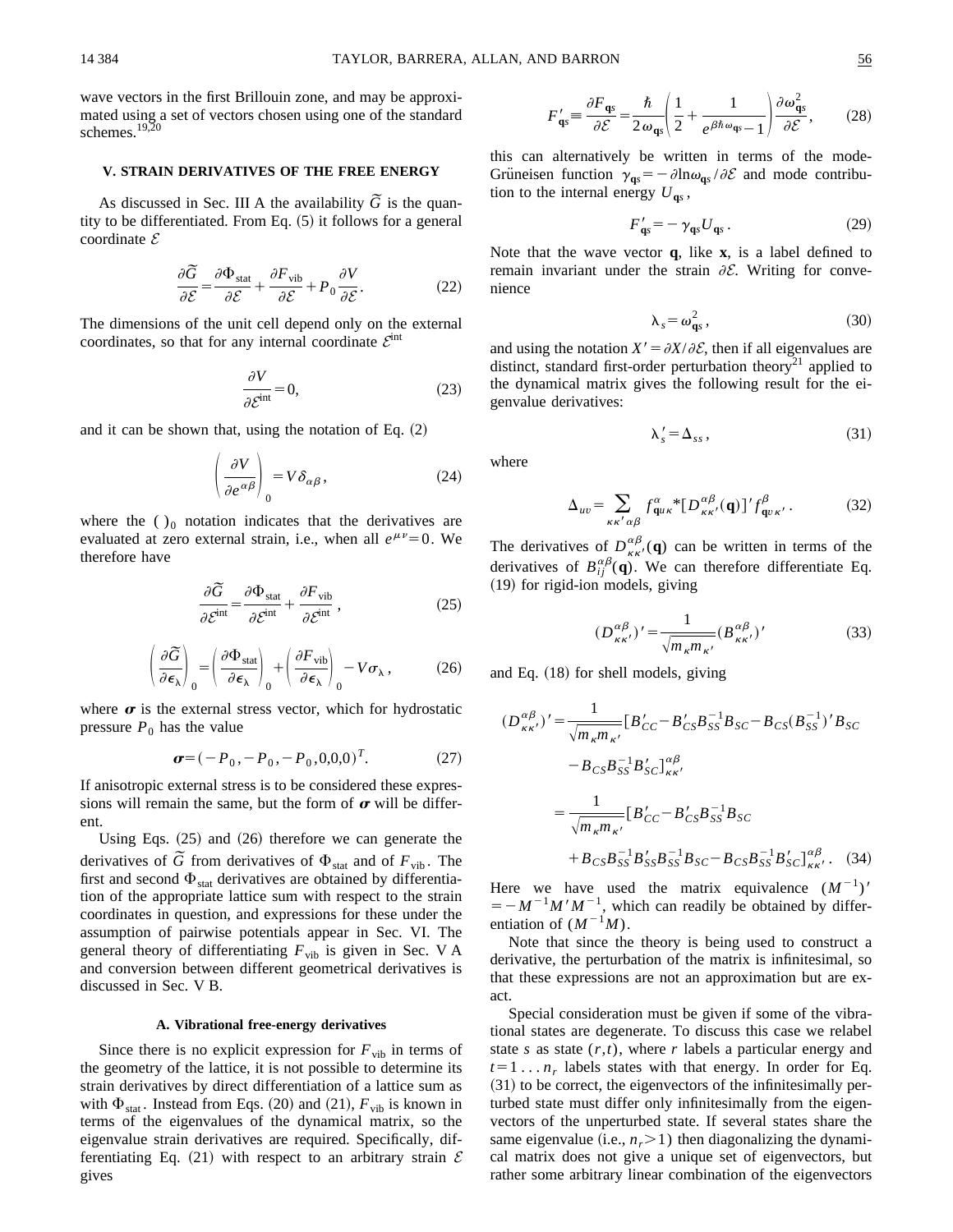with the same *r*. If a perturbation lifts this degeneracy then the eigenvectors for the perturbed states will be uniquely determined, and unless care is taken to choose the eigenvectors of the degenerate states to be limiting cases of those of the perturbed states then discontinuities will result and the value for  $\lambda'_{(r,t)}$  will be incorrect.

This correct choice can be ensured by diagonalizing  $\Delta_{(r)(r)}$ , being the  $n_r \times n_r$  submatrix of  $\Delta_{(r,t)(r,t)}$  spanning the degenerate subspace of states all labeled *r*. This having been done, the result of Eq.  $(31)$ 

$$
\lambda'_{(r,t)} = \Delta_{(r,t)(r,t)} \quad \text{[if } \Delta_{(r)(r)} \text{ is diagonalized]} \tag{35}
$$

is recovered. With the  $\Delta_{ss}$  formed by thus diagonalizing the degenerate submatrices therefore, all the quantities dependent on the frequency strain derivatives  $\omega_{\mathbf{q}s}$  can be obtained.

However, often only quantities like  $F'_{\mathbf{q}} = \sum_{s} F'_{\mathbf{q}s}$  which are summed over all modes *s*, and not the mode contributions like  $F'_{\alpha s}$ , are required. In this case, summing the mode contributions  $(28)$  and labeling the degenerate states explicitly we have

$$
F'_{\mathbf{q}} = \sum_{rt} F'_{\mathbf{q}(r,t)} = \sum_{rt} \frac{\hbar}{2 \omega_{\mathbf{q}(r,t)}} \left( \frac{1}{2} + \frac{1}{e^{\beta \hbar \omega_{\mathbf{q}(r,t)}} - 1} \right) \lambda'_{\mathbf{q}(r,t)},
$$
\n(36)

then since by the definition of degeneracy  $\omega_{(r,u)} \equiv \omega_{(r,v)}$  $\equiv \omega_{(r)}$ , this can be written

$$
F'_{\mathbf{q}} = \sum_{r} \frac{\hbar}{2 \omega_{\mathbf{q}(r)}} \left( \frac{1}{2} + \frac{1}{e^{\beta \hbar \omega_{\mathbf{q}(r)}} - 1} \right) \sum_{t} \lambda'_{\mathbf{q}(r,t)}.
$$
 (37)

If the degenerate submatrix  $\Delta_{(r)(r)}$  has been diagonalized as described above then at a given **q** the sum over  $t$  in Eq.  $(37)$ can be written

$$
\sum_{t} \lambda'_{(r,t)} = \sum_{t} (\Delta_{(r)(r)})_{tt} = \text{Tr}[\Delta_{(r)(r)}],
$$
 (38)

and since the trace of such a matrix is invariant with diagonalization, then the diagonalization has no effect.

It can therefore be seen that no special treatment of degenerate states is required within the first-order perturbation theory to evaluate the free-energy derivatives. This argument applies equally to any thermodynamic quantity which requires a sum over all modes. However, for quantities specific to particular modes, such as the mode-Grüneisen functions  $\gamma_{\mathbf{q}s}$ , diagonalization of degenerate submatrices  $\Delta_{(r)(r)}$  would be required.

#### **B. Conversion between geometrical derivatives**

Using the terms defined in Sec. II, if the derivatives of free energy with respect to  $\rho_i^{\alpha}$  and  $e^{\mu\nu}$  are known, then those with respect to all the other geometrical parameters  $(u_i^{\alpha},$  $w_m$ ,  $\epsilon_{\lambda}$ , and  $c_a$  as defined in Sec. II) can be generated straightforwardly as follows.

Internal strain derivatives can be obtained from  $\rho_i^{\alpha}$  derivatives using Eqs.  $(3)$  and  $(4)$ 

$$
\frac{\partial}{\partial u_i^t} = \sum_{\alpha} A^{t\alpha} \frac{\partial}{\partial \rho_i^{\alpha}},\tag{39}
$$

$$
\frac{\partial}{\partial w_m} = \sum_{i\alpha} h_{m,i}^{\alpha} \frac{\partial}{\partial \rho_i^{\alpha}},
$$
(40)

where

$$
h_{m,i}^{\alpha} = \sum_{t} g_{m,i}^{t} A^{t\alpha}.
$$
 (41)

First derivatives with respect to the symmetrized external strains  $\epsilon_{\lambda}$  can be calculated from  $e^{\mu\nu}$  derivatives using the equivalence which follows from Eq.  $(2)$ :

$$
\left(\frac{\partial}{\partial \epsilon_{\lambda}}\right)_{0} = \frac{1}{2} \left[ \left(\frac{\partial}{\partial e^{\mu \nu}}\right)_{0} + \left(\frac{\partial}{\partial e^{\nu \mu}}\right)_{0} \right],\tag{42}
$$

where  $\mu$ ,  $\nu$  for a given  $\lambda$  are determined as in Eq. (2) by the Voigt mapping.

Derivatives with respect to each of the lattice parameters  $c_a$  are obtained from those with respect to  $\epsilon_{\lambda}$  using the formula

$$
\left(\frac{\partial}{\partial c_a}\right)_0 = \sum_{\lambda} J_{\lambda a} \left(\frac{\partial}{\partial \epsilon_{\lambda}}\right)_0, \tag{43}
$$

where  $J_{\lambda a}$  is the transformation matrix

$$
J_{\lambda a} = \left(\frac{\partial \epsilon_{\lambda}}{\partial c_{a}}\right)_{0}.
$$
 (44)

The actual expressions for  $J_{\lambda a}$  for a given Bravais lattice will depend on the arbitrary choice of lattice vectors used; a typical choice for a tetragonal unit cell would result in  $J_{11} = J_{21} = 1/c_1$  and  $J_{32} = 1/c_2$  (other elements being zero), where  $c_1$  and  $c_2$  are the tetragonal lattice parameters  $a$  and  $c$ , respectively.

### **VI. LATTICE SUMS FOR PAIR POTENTIALS**

Sections IV and V A contained the general theory of evaluation of the Helmholtz free energy and of its derivatives. We present in this section the lattice sums required to implement these evaluations when the particle interactions have the form of spherically symmetric pair potentials. These will be a sum of Coulombic and short-ranged parts, so that the potential between a particle of type *i* and a particle of type *j* separated by a vector **r** has the form

$$
\phi_{ij}(r) = \phi_{ij[\text{Coul}]}(r) + \phi_{ij[\text{short}]}(r). \tag{45}
$$

 $\phi_{ii}$ [Coul] is the usual Coulombic potential acting between all particles except the shell and core of the same ion. The shortranged part  $\phi_{ij[\text{short}]}$  may be any smooth function which operates over a finite range. [Specifically,  $V_{ij}^0(r)$ ,  $V_{ij}^1(r)$ ,  $V_{ij}^2(r)$ , and  $V_{ij}^3(r)$  as defined in Eqs. (46) and (47) must exist for values of  $\dot{r}$  at which they will be evaluated.

In practice within the framework of the shell model,  $\phi_{ij[\text{short}]}(r)$  will be a sum of two parts: the first, typically a sum of  $r^{-n}$  and  $e^{-r}$  terms, operates between different ions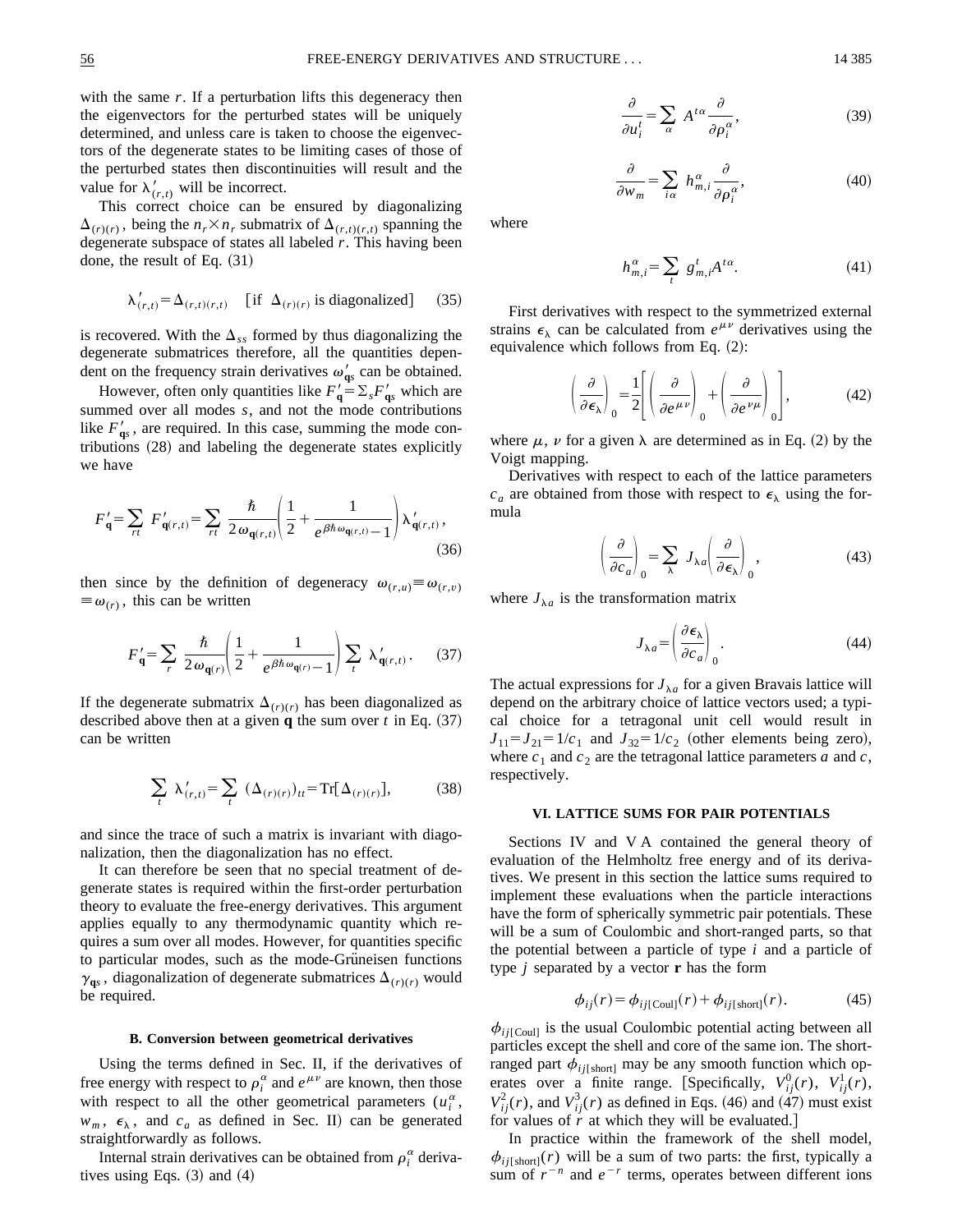(where an ion consists of a paired core and shell) and must have a cutoff beyond which the potential is small enough to be considered zero (typically around 10 Å). The second part, typically an  $r^2$  "spring" term, operates only between shell and core of the same ion. By defining the cutoff of this second part at some distance greater than the maximum shell-core separation of a single ion, and less than the minimum separation of two different ions (say  $0.2 \text{ Å}$ ) no special arrangements need to be made for identifying shell and core of the same ion, which simplifies the formalism somewhat. For rigid ions, only the former part will be present.

#### **A. Strategy for lattice sum evaluation**

In calculating the lattice sums for large unit cells, both computational efficiency and economy of storage must be considered. A serious conflict between these requirements arises in construction of the dynamical matrix derivatives  $D_{ij}^{\alpha\beta}(\mathbf{q})'$ . A naive algorithm would be to calculate each  $D_{ij}^{\dot{\alpha}\beta}(\mathbf{q})'$  sequentially, which requires order  $n^2$  words of storage but repeats much of the calculation work. The naive alternative would be to construct all  $N_{\mathcal{E}}$  of them simultaneously, since much of the work to be done in calculation of one can be used for the others. Unless the unit cell is highly symmetrical however this will require storage of order  $n<sup>3</sup>$ words, which dramatically limits the size of the unit cell which can reasonably be considered.

Fortunately a compromise is possible, by performing the computationally intensive part of the lattice sums once and storing the results in a compact (i.e.,  $n^2$ ) form. We give an implementation of this strategy in the following section: for each wave vector  $q$ , the arrays defined in Eqs.  $(53)–(61)$  are calculated first, and the  $D_{ij}^{\alpha\beta}(\mathbf{q})'$  are constructed (without much additional work per derivative) from these and used one at a time. Given that the  $D_{ij}^{\alpha\beta}(\mathbf{q})'$  are constructed in this way, it is convenient and efficient to calculate the quantities  $D_{ij}^{\alpha\beta}(\mathbf{q})$ ,  $\Phi_{\text{stat}}$ ,  $\Phi'_{\text{stat}}$ , and  $\Phi''_{\text{stat}}$  in a similar fashion, since many of the required intermediate steps are common to the two sets of quantities. Alternative expressions for the last four are available elsewhere.<sup>10,14</sup>

#### **B. Direct space expressions for the lattice sums**

It is convenient to define a set of functions related to the derivatives of the potentials, represented  $V_{ij}^n(r)$ , which can be defined recursively:

$$
V_{ij}^{0}(r) = \phi_{ij}(r),
$$
\n(46)

$$
V_{ij}^{n}(r) = \frac{1}{r} \frac{d}{dr} V_{ij}^{n-1}(r).
$$
 (47)

Then writing for compactness in this and subsequent sections

$$
\rho^{\alpha} = \rho_{ij}^{\alpha} = \rho_j^{\alpha} - \rho_i^{\alpha} \tag{48}
$$

$$
\rho_{\mathbf{x}}^{\alpha} = \rho_{ij}^{\alpha} + x^{\alpha},\tag{49}
$$

defining **r** and  $\mathbf{r}_x$  from  $\rho$  and  $\rho_x$ ,

$$
r^{\alpha} = r_{ij}^{\alpha} = \sum_{\gamma} (\delta_{\alpha\gamma} + e^{\alpha\gamma}) \rho^{\gamma}, \qquad (50)
$$

$$
r_x^{\alpha} = \sum_{\gamma} (\delta_{\alpha\gamma} + e^{\alpha\gamma}) \rho_x^{\gamma}, \qquad (51)
$$

and finally writing

$$
V_{\mathbf{x}}^n = V_{ij}^n(r_{\mathbf{x}}),\tag{52}
$$

we define the following quantities:

$$
S_{ij} = \sum_{\mathbf{x}}' V_{\mathbf{x}}^0,\tag{53}
$$

$$
S_{ij}^{\alpha} = \sum_{\mathbf{x}}^{\prime} r_{\mathbf{x}}^{\alpha} V_{\mathbf{x}}^1, \tag{54}
$$

$$
S_{ij}^{\alpha,\mu} = \sum_{\mathbf{x}}^{\prime} r_{\mathbf{x}}^{\alpha} r_{\mathbf{x}}^{\mu} V_{\mathbf{x}}^{\dagger}, \qquad (55)
$$

$$
S_{ij}^{\alpha\beta} = \sum_{\mathbf{x}}' \left[ \delta_{\alpha\beta} V_{\mathbf{x}}^1 + r_{\mathbf{x}}^{\alpha} r_{\mathbf{x}}^{\beta} V_{\mathbf{x}}^2 \right],\tag{56}
$$

$$
S_{ij}^{\alpha\beta,\mu} = \sum_{\mathbf{x}}' \left[ \delta_{\alpha\beta} V_{\mathbf{x}}^1 + r_{\mathbf{x}}^{\alpha} r_{\mathbf{x}}^{\beta} V_{\mathbf{x}}^2 \right] r_{\mathbf{x}}^{\mu}, \tag{57}
$$

$$
S_{ij}^{\alpha\beta,\mu\nu} = \sum_{\mathbf{x}}' \left[ \delta_{\alpha\beta} V_{\mathbf{x}}^1 + r_{\mathbf{x}}^{\alpha} r_{\mathbf{x}}^{\beta} V_{\mathbf{x}}^2 \right] r_{\mathbf{x}}^{\mu} r_{\mathbf{x}}^{\nu}, \tag{58}
$$

$$
T_{ij}^{\alpha\beta}(\mathbf{q}) = \sum_{\mathbf{x}}' e^{i\mathbf{q}\cdot\mathbf{x}} [\delta_{\alpha\beta} V_{\mathbf{x}}^1 + r_{\mathbf{x}}^{\alpha} r_{\mathbf{x}}^{\beta} V_{\mathbf{x}}^2],
$$
 (59)

$$
T_{ij}^{\alpha\beta\gamma}(\mathbf{q}) = \sum_{\mathbf{x}}' e^{i\mathbf{q}\cdot\mathbf{x}} [(\delta_{\beta\gamma}r_{\mathbf{x}}^{\alpha} + \delta_{\alpha\gamma}r_{\mathbf{x}}^{\beta} + \delta_{\alpha\beta}r_{\mathbf{x}}^{\gamma})V_{\mathbf{x}}^2
$$

$$
+ r_{\mathbf{x}}^{\alpha}r_{\mathbf{x}}^{\beta}r_{\mathbf{x}}^{\gamma}V_{\mathbf{x}}^3],
$$
(60)

$$
T_{ij}^{\alpha\beta\gamma,\mu}(\mathbf{q}) = \sum_{\mathbf{x}}' e^{i\mathbf{q}\cdot\mathbf{x}} [(\delta_{\beta\gamma}r_{\mathbf{x}}^{\alpha} + \delta_{\alpha\gamma}r_{\mathbf{x}}^{\beta} + \delta_{\alpha\beta}r_{\mathbf{x}}^{\gamma})V_{\mathbf{x}}^2
$$

$$
+ r_{\mathbf{x}}^{\alpha}r_{\mathbf{x}}^{\beta}r_{\mathbf{x}}^{\gamma}V_{\mathbf{x}}^3]r_{\mathbf{x}}^{\mu}.
$$
(61)

Here and subsequently *i* and *j* take values 1 . . . *n*, referring to all particles in the unit cell. The summations are over all lattice vectors **x**, the prime indicating that the term  $i = j$ ,  $\mathbf{x} = 0$ is omitted. There are several symmetry properties of these values which allow a reduction in the number of lattice sums which have to be performed. In the first place, it is obvious that any superscripts not separated by a comma (and additionally those of  $S_{ij}^{\alpha,\mu}$ ) can be freely permuted, e.g.,

$$
S_{ij}^{\alpha,\mu} = S_{ij}^{\mu,\alpha},\tag{62}
$$

$$
T_{ij}^{\alpha\beta}(\mathbf{q}) = T_{ij}^{\beta\alpha}(\mathbf{q}),\tag{63}
$$

$$
T_{ij}^{\alpha\beta\gamma,\mu}(\mathbf{q}) = T_{ij}^{\alpha\gamma\beta,\mu}(\mathbf{q}) = T_{ij}^{\beta\gamma\alpha,\mu}(\mathbf{q}) = \cdots,
$$
 (64)

and so on. Additionally, all these matrices have some symmetry with respect to exchange of *i* and *j*;  $S^{\alpha,\mu}$ ,  $S^{\alpha\beta}$ ,  $S^{\alpha\beta,\mu\nu}$ ,  $T^{\alpha\beta}$ , and  $T^{\alpha\beta\gamma,\mu}$  are Hermitian, while  $S^{\alpha}$ ,  $S^{\alpha\beta,\mu}$ , and  $T^{\alpha\beta\gamma}$ are anti-Hermitian.

Using Eqs.  $(1)$ ,  $(47)$ ,  $(49)$ , and  $(51)$  the following useful relations can be derived: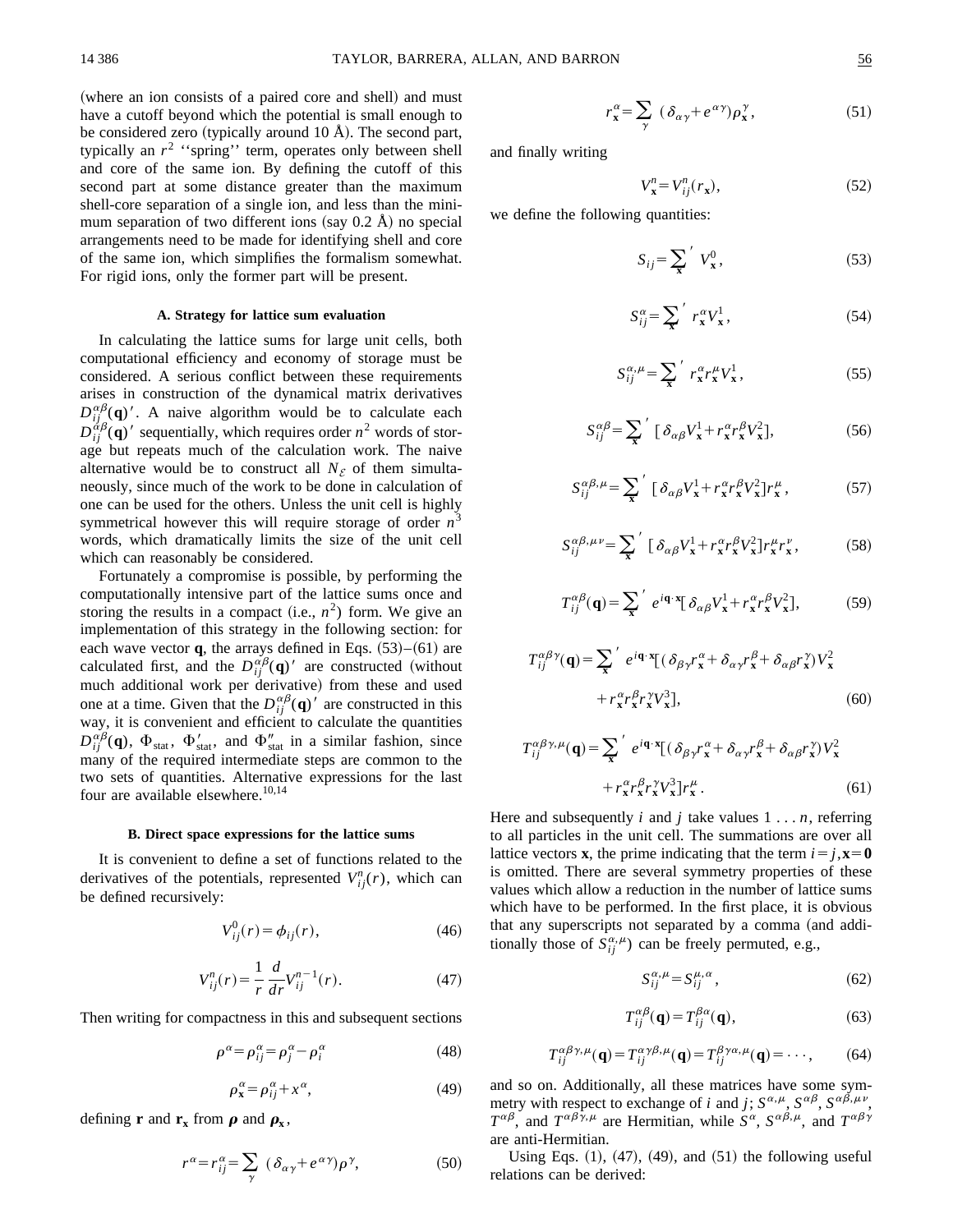$$
\frac{\partial \rho_{\mathbf{x}}^{\alpha}}{\partial \rho_{k}^{\alpha}} = \delta_{kj} - \delta_{ik},\tag{65}
$$

$$
\frac{\partial r_x^{\alpha}}{\partial e^{\mu \nu}} = \delta_{\alpha \mu} \rho_x^{\nu},\tag{66}
$$

$$
\frac{\partial r_x^{\alpha}}{\partial \rho_x^{\beta}} = \delta_{\alpha\beta} + e^{\alpha\beta},\tag{67}
$$

$$
\frac{\partial V_{\mathbf{x}}^n}{\partial e^{\mu \nu}} = V_{\mathbf{x}}^{n+1} r_{\mathbf{x}}^{\mu} \rho_{\mathbf{x}}^{\nu},\tag{68}
$$

$$
\frac{\partial V_x^n}{\partial \rho_x^\alpha} = V_x^{n+1} \sum_\gamma r_x^\gamma (\delta_{\gamma\alpha} + e^{\gamma\alpha}).\tag{69}
$$

By using these in conjunction with the definition of the static energy  $\Phi_{stat}$  and the unscaled dynamical matrix  $B_{ij}^{\alpha\beta}(\mathbf{q})$  from Sec. IV it is possible to construct the energy, dynamical matrix, and the required internal and external coordinate derivatives in terms of the *S* and *T* matrices:

$$
\Phi_{\text{stat}} = \frac{1}{2} \sum_{ij} S_{ij}, \qquad (70)
$$

$$
\left(\frac{\partial \Phi_{\text{stat}}}{\partial \rho_k^{\alpha}}\right)_0 = \sum_i (1 - \delta_{ik}) S_{ik}^{\alpha}, \qquad (71)
$$

$$
\left(\frac{\partial \Phi_{\text{stat}}}{\partial e^{\mu \nu}}\right)_0 = \frac{1}{2} \sum_{ij} S^{\mu, \nu}_{ij},\tag{72}
$$

$$
\left(\frac{\partial^2 \Phi_{\text{stat}}}{\partial \rho_k^{\alpha} \partial \rho_l^{\beta}}\right)_0 = \delta_{kl} \sum_i (1 - \delta_{ik}) S_{ik}^{\alpha \beta} - (1 - \delta_{kl}) S_{kl}^{\alpha \beta}, (73)
$$

$$
\left(\frac{\partial^2 \Phi_{\text{stat}}}{\partial \rho_k^{\alpha} \partial e^{\mu \nu}}\right)_0 = \sum_i (1 - \delta_{ik}) [S_{ik}^{\alpha \nu, \mu} + \delta_{\alpha \mu} S_{ik}^{\nu}], \quad (74)
$$

$$
\left(\frac{\partial^2 \Phi_{\text{stat}}}{\partial e^{\mu\nu}\partial e^{\gamma\lambda}}\right)_0 = \frac{1}{2} \sum_{ij} S_{ij}^{\mu\gamma,\nu\lambda},\tag{75}
$$

$$
B_{ij}^{\alpha\beta}(\mathbf{q}) = \delta_{ij} \sum_{k} T_{ik}^{\alpha\beta}(0) - T_{ij}^{\alpha\beta}(\mathbf{q}), \qquad (76)
$$

$$
\left(\frac{\partial B_{ij}^{\alpha\beta}(\mathbf{q})}{\partial \rho_k^{\gamma}}\right)_0 = \delta_{ik}\delta_{jk}\sum_l T_{lk}^{\alpha\beta\gamma}(0) + \delta_{ij}T_{ik}^{\alpha\beta\gamma}(0) + (\delta_{ik} - \delta_{jk})T_{ij}^{\alpha\beta\gamma}(\mathbf{q}),\tag{77}
$$

$$
\left(\frac{\partial B_{ij}^{\alpha\beta}(\mathbf{q})}{\partial e^{\mu\nu}}\right)_0 = \delta_{ij} \sum_k T_{ik}^{\alpha\beta\mu,\nu}(0) - T_{ij}^{\alpha\beta\mu,\nu}(\mathbf{q}),\qquad(78)
$$

where the expressions are given at zero external strain  $(e^{\mu\nu}=0)$  as indicated by the ()<sub>0</sub> notation. Derivatives with respect to other strains can be derived from these using the expressions in Sec. V B; in particular the  $w_m$  derivatives are

$$
\left(\frac{\partial \Phi_{\text{stat}}}{\partial w_m}\right)_0 = \frac{1}{2} \sum_{ij} (1 - \delta_{ij}) \sum_{\alpha} h_{m,ij}^{\alpha} S_{ij}^{\alpha}, \tag{79}
$$

$$
\left(\frac{\partial^2 \Phi_{\text{stat}}}{\partial w_m \partial w_n}\right)_0 = \frac{1}{2} \sum_{ij} (1 - \delta_{ij}) \sum_{\alpha \beta} h_{m,ij}^{\alpha} h_{n,ij}^{\beta} S_{ij}^{\alpha \beta}, \quad (80)
$$

$$
\left(\frac{\partial^2 \Phi_{\text{stat}}}{\partial w_m \partial e^{\mu \nu}}\right)_0 = \frac{1}{2} \sum_{ij} (1 - \delta_{ij}) \sum_{\alpha} h_{m,ij}^{\alpha} [S_{ij}^{\alpha \nu, \mu} + \delta_{\alpha \mu} S_{ij}^{\nu}],
$$
\n(81)

$$
\left(\frac{\partial B_{ij}^{\alpha\beta}(\mathbf{q})}{\partial w_m}\right)_0 = \sum_{\gamma} \left[ \delta_{ij} \sum_l h_{m,lj}^{\gamma} T_{lj}^{\alpha\beta\gamma}(0) - h_{m,ij}^{\gamma} T_{ij}^{\alpha\beta\gamma}(\mathbf{q}) \right],
$$
\n(82)

where  $h_{m,ij}^{\alpha} = h_{m,j}^{\alpha} - h_{m,i}^{\alpha}$ , analogously to the definition (48) of  $\rho_{ij}^{\alpha}$  .

Applying the symmetry relations, already noted, to these expressions, and observing from Eqs.  $(59)–(61)$  that the *T* matrices are real for  $\mathbf{q} = 0$ , it can be seen that  $B_{ij}^{\alpha\beta}(\mathbf{q})$  and its derivatives are Hermitian.

We make one additional practical point here: for very large *n* calculation time can be dominated by the matrix multiplication  $(32)$  since the number of operations required for that step in calculating the gradient scales as  $N_{\mathcal{E}} n^3$ , while no other part of the code has an execution time which scales faster than  $n^3$  or  $N_{\mathcal{E}} n^2$ . In one particular case this can be improved: if the  $N<sub>E</sub>=3n$  basis internal strain derivatives of a rigid-ion system are being calculated, then the dynamical matrix derivatives required,  $\partial D_{ij}^{\alpha\beta}/\partial \rho_k^{\gamma}$ , are very sparse (any element for which  $i$ ,  $j$ , and  $k$  are all different is zero). Explicit calculation and manipulation of the 3*n* dynamical matrix derivatives ( $\sim n^4$  operations) can then be avoided in favor of generating the eigenvalue derivatives directly  $(\sim n^3)$ operations) by substituting Eq.  $(77)$  with Eq.  $(33)$  in Eqs.  $(31)$  and  $(32)$  to give

$$
\frac{\partial \lambda_s}{\partial \rho_k^{\gamma}} = \sum_l \sum_{\alpha \beta} \left[ \left( \frac{f_{\mathbf{q}sk}^{\alpha} * f_{\mathbf{q}sk}^{\beta}}{m_k} + \frac{f_{\mathbf{q}sl}^{\alpha} * f_{\mathbf{q}sl}^{\beta}}{m_l} \right) T_{lk}^{\alpha \beta \gamma}(0) - \frac{2}{\sqrt{m_l m_k}} \operatorname{Re}(f_{\mathbf{q}sl}^{\alpha} * f_{\mathbf{q}sk}^{\beta} T_{lk}^{\alpha \beta \gamma}(\mathbf{q})) \right].
$$
 (83)

This method cannot be applied if the cell contains shells however, since then  $D'$  is constructed using Eq.  $(34)$  and is no longer sparse.

### **C. Ewald lattice sums for the Coulomb interactions**

As required in Sec. VI  $\phi_{ij[\text{short}]}(r)$  acts over a finite range so that the sums  $(53)-(61)$  can be taken directly, however  $\phi_{ij[Coul]}(r)$  remains significant for large values of *r* and special measures must be taken to form good approximations to the sums in a reasonable number of terms. An Ewald summation is therefore used for the Coulombic contribution to the *T* and *S* arrays, and this section gives detailed expressions for this part of the calculation.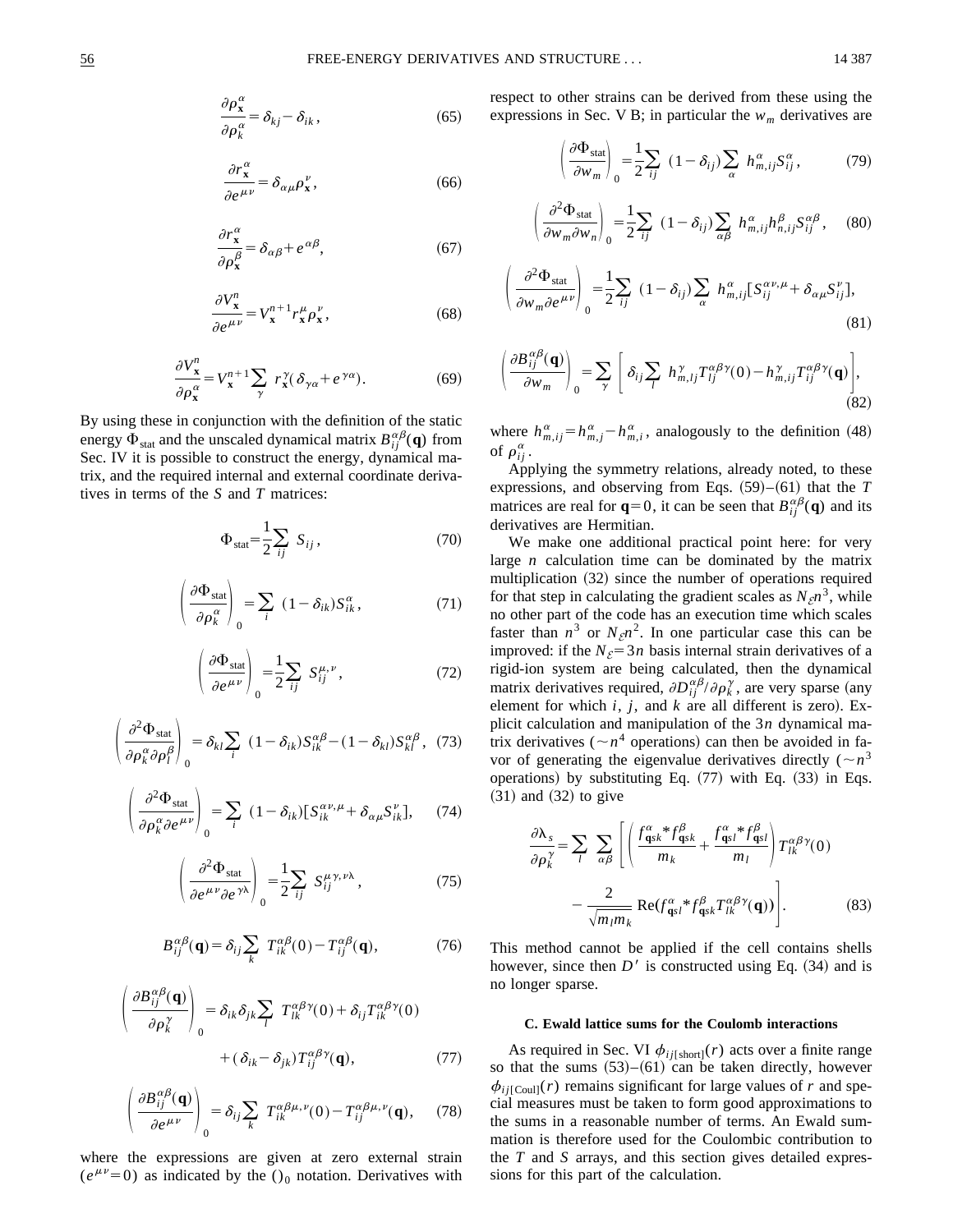$(86)$ 

Using the definitions of **r** and  $\mathbf{r}_x$  in Eqs.  $(50)$  and  $(51)$  and additionally

$$
\mathbf{q}_{\mathbf{k}} = \mathbf{q} + \mathbf{k},\tag{84}
$$

we first define the following standard Ewald expression,<sup>22</sup>  $C_{ij}(\mathbf{q})$ :

$$
C_{ij}(\mathbf{q}) = \sum_{\mathbf{x}} \frac{e^{i\mathbf{q} \cdot \mathbf{x}}}{r_{\mathbf{x}}} (1 - \delta'_{ij\mathbf{x}})
$$
(85)  

$$
= \sum_{\mathbf{k}}' \frac{4\pi}{V} \frac{e^{-i\mathbf{q}_{\mathbf{k}} \cdot \mathbf{r} - q_{\mathbf{k}}^2 / 4\eta^2}}{q_{\mathbf{k}}^2}
$$

$$
+ \sum_{\mathbf{x}} e^{i\mathbf{q} \cdot \mathbf{x}} \frac{\text{erfc}(\eta r_{\mathbf{x}}) - \delta'_{ij\mathbf{x}}}{r_{\mathbf{x}}}. \quad (86)
$$

Here the symbol  $\delta'_{ijk}$  is zero normally, but equal to unity if either (a)  $\mathbf{x} = 0$  and  $i = j$  or (b)  $\mathbf{x} = 0$  and *i*, *j* are shell and core of the same ion. In a rigid-ion system, only case  $(a)$  arises. The factor  $(1-\delta'_{ijk})$  therefore properly eliminates the Coulombic interaction of an ion with itself. Additionally the **x** summation is over all lattice vectors, the **k** summation is over all reciprocal-lattice vectors omitting  $q = k = 0$  (as indicated by the prime), *V* is the unit-cell volume, and  $\eta$  is an arbitrary parameter, which can be chosen so that good accuracy is achieved when both sums are truncated after a small

number of terms going out from their respective origins.  $\eta = \sqrt{\pi}V^{-1/3}$  is a reasonable choice. Comparing Eq.  $(85)$  with the  $r^{-1}$  form of the Coulombic

pair potential  $V_{ij}^0$ [C<sub>oul]</sub>(*r*) =  $\phi_{ij}$ [C<sub>oul]</sub>(*r*) it can be seen that

$$
\frac{z_i z_j}{4 \pi \varepsilon_0} C_{ij}(\mathbf{q}) = \sum_{\mathbf{x}} e^{i\mathbf{q} \cdot \mathbf{x}} V^0_{ij[\text{Coul}]}(r_{\mathbf{x}}),
$$
(87)

where  $z_i$  is the charge on particle *i*.By manipulating Eq.  $(87)$ with aid of the easily obtained relations

$$
\frac{\partial r}{\partial r^{\alpha}} = \frac{r^{\alpha}}{r},\tag{88}
$$

$$
\frac{\partial r^{\beta}}{\partial r^{\alpha}} = \delta_{\alpha\beta},\tag{89}
$$

$$
\frac{\partial V_{ij}^n(r)}{\partial r^\alpha} = r^\alpha V_{ij}^{n+1}(r),\tag{90}
$$

the Coulombic parts of expressions  $(53)–(61)$  can be expressed as derivatives of  $C_{ii}(\mathbf{q})$  with respect to appropriately chosen variables, as follows:

$$
S_{ij[\text{Coul}]} = Z_{ij} C_{ij}(0),\tag{91}
$$

$$
S_{ij[\text{Coul}]}^{\alpha} = Z_{ij} \frac{\partial}{\partial r^{\alpha}} C_{ij}(0), \qquad (92)
$$

$$
S^{\alpha,\mu}_{ij\text{[Coul]}} = Z_{ij} \left[ \frac{\partial}{\partial p^{\mu}} \left( -ie^{i\mathbf{p}\cdot\mathbf{r}} \frac{\partial}{\partial r^{\alpha}} C_{ij}(\mathbf{p}) \right) \right]_{\mathbf{p}=0}, \quad (93)
$$

$$
S_{ij\text{[Coul]}}^{\alpha\beta} = Z_{ij} \frac{\partial^2}{\partial r^\alpha \partial r^\beta} C_{ij}(0), \tag{94}
$$

$$
S_{ij\text{[Coul]}}^{\alpha\beta,\mu} = Z_{ij} \left[ \frac{\partial}{\partial p^{\mu}} \left( -ie^{i\mathbf{p}\cdot\mathbf{r}} \frac{\partial^2}{\partial r^{\alpha} \partial r^{\beta}} C_{ij}(\mathbf{p}) \right) \right]_{\mathbf{p}=0}, \quad (95)
$$

$$
S_{ij\text{[Coul]}}^{\alpha\beta,\mu\nu} = Z_{ij} \left[ \frac{\partial^2}{\partial p^\mu \partial p^\nu} \left( -e^{i\mathbf{p}\cdot\mathbf{r}} \frac{\partial^2}{\partial r^\alpha \partial r^\beta} C_{ij}(\mathbf{p}) \right) \right]_{\mathbf{p}=0},\tag{96}
$$

$$
T_{ij[Coul]}^{\alpha\beta}(\mathbf{q}) = Z_{ij} \frac{\partial^2}{\partial r^{\alpha} \partial r^{\beta}} C_{ij}(\mathbf{q}), \qquad (97)
$$

$$
T_{ij[\text{Coul}]}^{\alpha\beta\gamma}(\mathbf{q}) = Z_{ij} \frac{\partial^3}{\partial r^\alpha \partial r^\beta \partial r^\gamma} C_{ij}(\mathbf{q}),
$$
(98)

$$
T_{ij[\text{Coul}]}^{\alpha\beta\gamma,\mu}(\mathbf{q}) = Z_{ij} \left[ \frac{\partial}{\partial p^{\mu}} \left( -ie^{i\mathbf{p}\cdot\mathbf{r}} \frac{\partial^3}{\partial r^{\alpha}\partial r^{\beta}\partial r^{\gamma}} C_{ij}(\mathbf{q}+\mathbf{p}) \right) \right]_{\mathbf{p}=0} ,
$$
\n(99)

where  $Z_{ii}$  is the Coulomb factor

$$
Z_{ij} = \frac{z_i z_j}{4 \pi \varepsilon_0}.
$$
\n<sup>(100)</sup>

These differentiations can then be performed term by term on the Ewald sum expression  $(86)$  to provide computationally tractable formulas for the required quantities.

The manipulations can be made easier by rewriting Eq.  $(86)$  as

$$
C_{ij}(\mathbf{q}) = \sum_{\mathbf{k}}' \frac{4\pi}{V} e^{-i\mathbf{q}_{\mathbf{k}} \cdot \mathbf{r}} K^{0}(q_{\mathbf{k}}) + \sum_{\mathbf{x}} e^{i\mathbf{q} \cdot \mathbf{x}} X^{0}(r_{\mathbf{x}}),
$$
\n(101)

where

$$
K^{0}(q_{\mathbf{k}}) = \frac{1}{q_{\mathbf{k}}^{2}} e^{-q_{\mathbf{k}}^{2}/4\eta^{2}},
$$
 (102)

$$
X^{0}(r_{x}) = \frac{\text{erfc}(\eta r_{x}) - \delta'_{ijx}}{r_{x}}.
$$
 (103)

We also define recursively in terms of  $K^0$  and  $X^0$  two sets of functions  $K^n$  and  $X^n$ 

$$
K^{n+1}(q_{\mathbf{k}}) = \frac{1}{q_{\mathbf{k}}} \frac{\partial}{\partial q_{\mathbf{k}}} K^{n}(q_{\mathbf{k}}),
$$
 (104)

$$
X^{n+1}(r_{\mathbf{x}}) = \frac{1}{r_{\mathbf{x}}} \frac{\partial}{\partial r_{\mathbf{x}}} X^n(r_{\mathbf{x}}),\tag{105}
$$

which definitions lead to the following expressions for *K<sup>n</sup>* and  $X^n$ :

$$
K^{1}(q_{k}) = \left(-\frac{1}{2\eta^{2}} - \frac{2}{q_{k}^{2}}\right) K^{0}(q_{k}),
$$
 (106)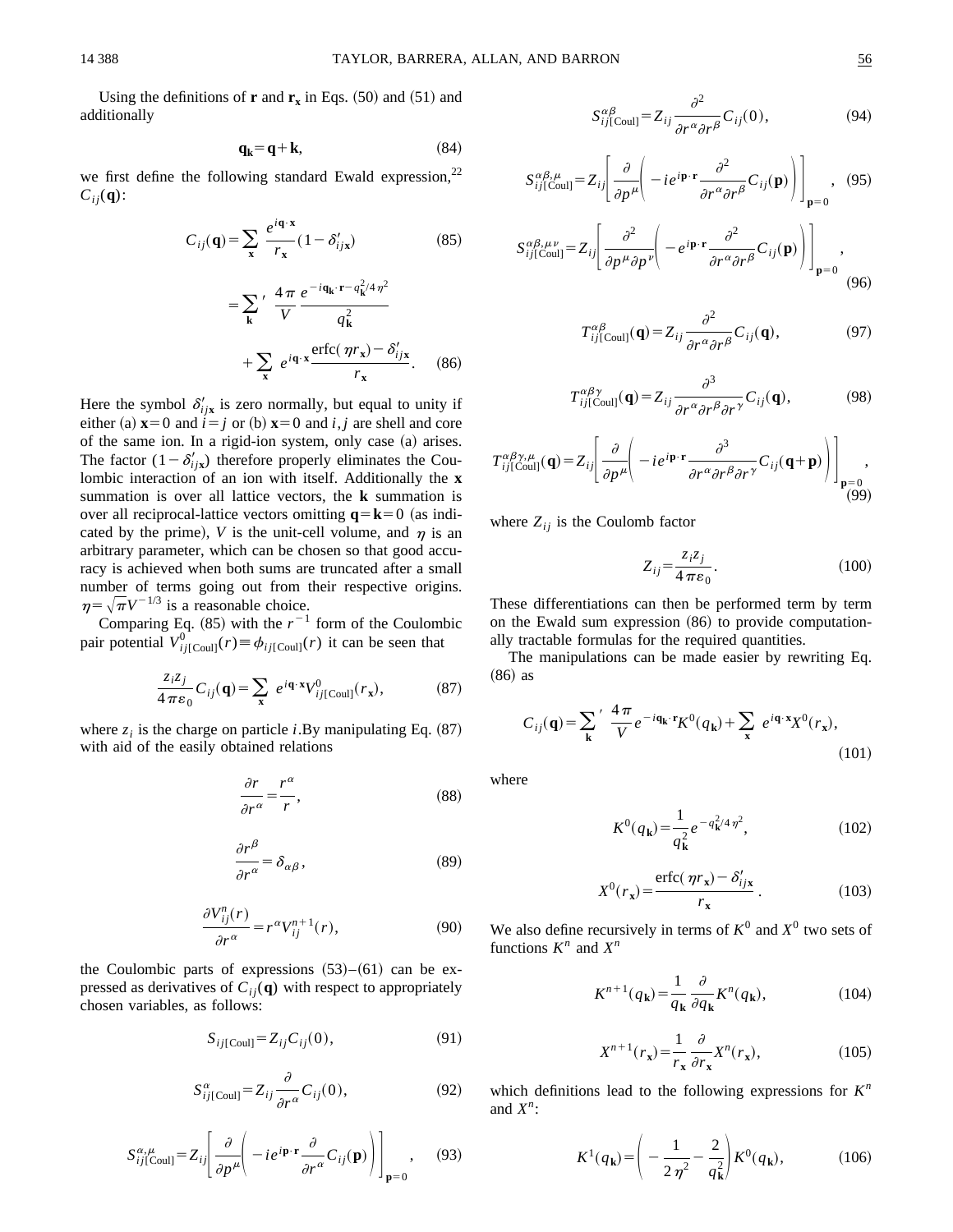$(108)$ 

$$
K^{2}(q_{\mathbf{k}}) = \left(-\frac{1}{2\eta^{2}} - \frac{2}{q_{\mathbf{k}}^{2}}\right) K^{1}(q_{\mathbf{k}}) + \frac{4}{q_{\mathbf{k}}^{4}} K^{0}(q_{\mathbf{k}}), \quad (107)
$$

$$
X^{n}(r_{\mathbf{x}}) = \frac{1}{r_{\mathbf{x}}^{2}} \left[\frac{(-2)^{n} \eta^{2n-1}}{\sqrt{\pi}} e^{-\eta^{2} r^{2}} - (2n - 1) X^{n-1}(r_{\mathbf{x}})\right],
$$

and additionally imply the relations

 $\frac{\partial}{\partial q^{\mu}} K^{n}(q_{k}) = q_{k}^{\mu} K^{n+1}(q_{k}),$  (109)

$$
\frac{\partial}{\partial r^{\alpha}} X^n(r_x) = r_x^{\alpha} X^{n+1}(r_x). \tag{110}
$$

Substituting Eq.  $(101)$  in Eqs.  $(91)–(99)$  and making use of Eqs.  $(109)$  and  $(110)$ , the expressions for the Ewald sums are therefore given by

$$
\frac{S_{ij[{\text{Coul}}}}{Z_{ij}} = \sum_{\mathbf{k}}' \frac{4\pi}{V} \cos(\mathbf{k} \cdot \mathbf{r}) K^0(k) + \sum_{\mathbf{x}} X^0(r_{\mathbf{x}}),
$$
\n(111)

$$
\frac{S_{ij[\text{Coul}]}^{\alpha}}{Z_{ij}} = \sum_{\mathbf{k}} \frac{4\pi}{V} \left[ -\sin(\mathbf{k} \cdot \mathbf{r}) \right] k^{\alpha} K^{0}(k) + \sum_{\mathbf{x}} r_{\mathbf{x}}^{\alpha} X^{1}(r_{\mathbf{x}}), \tag{112}
$$

$$
\frac{S_{ij[Coul]}^{\alpha,\mu}}{Z_{ij}} = \sum_{\mathbf{k}}' \frac{4\pi}{V} \left[ -\cos(\mathbf{k}\cdot\mathbf{r}) \right] \left[ \delta_{\alpha\mu} K^{0}(k) + k^{\alpha} k^{\mu} K^{1}(k) \right] + \sum_{\mathbf{x}} r_{\mathbf{x}}^{\alpha} r_{\mathbf{x}}^{\mu} X^{1}(r_{\mathbf{x}}), \tag{113}
$$

$$
\frac{S_{ij\text{[Coul]}}^{\alpha\beta}}{Z_{ij}} = \sum_{\mathbf{k}} \frac{4\,\pi}{V} \left[ -\cos(\mathbf{k}\cdot\mathbf{r}) \right] k^{\alpha} k^{\beta} K^{0}(k) + \sum_{\mathbf{x}} \left[ \delta_{\alpha\beta} X^{1}(r_{\mathbf{x}}) + r_{\mathbf{x}}^{\alpha} r_{\mathbf{x}}^{\beta} X^{2}(r_{\mathbf{x}}) \right],\tag{114}
$$

$$
\frac{S_{ij[Coul]}^{\alpha\beta,\mu}}{Z_{ij}} = \sum_{\mathbf{k}} \frac{4\pi}{V} \sin(\mathbf{k} \cdot \mathbf{r}) \left[ (\delta_{\alpha\mu} k^{\beta} + \delta_{\beta\mu} k^{\alpha}) K^{0}(k) + k^{\alpha} k^{\beta} k^{\mu} K^{1}(k) \right] + \sum_{\mathbf{x}} \left[ \delta_{\alpha\beta} X^{1}(r_{\mathbf{x}}) + r^{\alpha}_{\mathbf{x}} r^{\beta}_{\mathbf{x}} X^{2}(r_{\mathbf{x}}) \right] r^{\mu}_{\mathbf{x}}, \tag{115}
$$

$$
\frac{S_{ij}^{\alpha\beta,\mu\nu}}{Z_{ij}} = \sum_{\mathbf{k}} \frac{4\pi}{V} \cos(\mathbf{k}\cdot\mathbf{r}) \left[ (\delta_{\alpha\mu}\delta_{\beta\nu} + \delta_{\beta\mu}\delta_{\alpha\nu}) K^{0}(k) + (\delta_{\alpha\mu}k^{\beta}k^{\nu} + \delta_{\beta\mu}k^{\alpha}k^{\nu} + \delta_{\alpha\nu}k^{\beta}k^{\mu} + \delta_{\beta\nu}k^{\alpha}k^{\mu} + \delta_{\mu\nu}k^{\alpha}k^{\beta}\right) K^{1}(k)
$$

$$
+k^{\alpha}k^{\beta}k^{\mu}k^{\nu}K^{2}(k)]+\sum_{\mathbf{x}}\left[\delta_{\alpha\beta}X^{1}(r_{\mathbf{x}})+r_{\mathbf{x}}^{\alpha}r_{\mathbf{x}}^{\beta}X^{2}(r_{\mathbf{x}})\right]r_{\mathbf{x}}^{\mu}r_{\mathbf{x}}^{\nu},\tag{116}
$$

$$
\frac{T_{ij[\text{Coul}]}^{\alpha\beta}(q)}{Z_{ij}} = \sum_{\mathbf{k}} \frac{4\,\pi}{V} \left[ -e^{-i\mathbf{q}_{\mathbf{k}} \cdot \mathbf{r}} \right] q_{\mathbf{k}}^{\alpha} q_{\mathbf{k}}^{\beta} K^{0}(q_{\mathbf{k}}) + \sum_{\mathbf{x}} e^{i\mathbf{q} \cdot \mathbf{x}} \left[ \delta_{\alpha\beta} X^{1}(r_{\mathbf{x}}) + r_{\mathbf{x}}^{\alpha} r_{\mathbf{x}}^{\beta} X^{2}(r_{\mathbf{x}}) \right],\tag{117}
$$

$$
\frac{T_{ij[\text{Coul}]}^{\alpha\beta\gamma}}{Z_{ij}} = \sum_{\mathbf{k}} \frac{4\pi}{V} i e^{-i\mathbf{q}_{\mathbf{k}} \cdot \mathbf{r}} q_{\mathbf{k}}^{\alpha} q_{\mathbf{k}}^{\beta} q_{\mathbf{k}}^{\gamma} K^{0}(q_{\mathbf{k}}) + \sum_{\mathbf{x}} e^{i\mathbf{q} \cdot \mathbf{x}} [(\delta_{\beta\gamma} r_{\mathbf{x}}^{\alpha} + \delta_{\alpha\gamma} r_{\mathbf{x}}^{\beta} + \delta_{\alpha\beta} r_{\mathbf{x}}^{\gamma}) X^{2}(r_{\mathbf{x}}) + r_{\mathbf{x}}^{\alpha} r_{\mathbf{x}}^{\beta} r_{\mathbf{x}}^{\gamma} X^{3}(r_{\mathbf{x}})], \quad (118)
$$

ſ

$$
\frac{T_{ij[\text{Coul}]}^{\alpha\beta\gamma,\mu}(\mathbf{q})}{Z_{ij}} = \sum_{\mathbf{k}}' \frac{4\pi}{V} e^{-i\mathbf{q}_{\mathbf{k}} \cdot \mathbf{r}} \left[ (\delta_{\alpha\mu} q_{\mathbf{k}}^{\beta} q_{\mathbf{k}}^{\gamma} + \delta_{\beta\mu} q_{\mathbf{k}}^{\alpha} q_{\mathbf{k}}^{\gamma} + \delta_{\gamma\mu} q_{\mathbf{k}}^{\alpha} q_{\mathbf{k}}^{\beta}) K^{0}(q_{\mathbf{k}}) + q_{\mathbf{k}}^{\alpha} q_{\mathbf{k}}^{\beta} q_{\mathbf{k}}^{\gamma} q_{\mathbf{k}}^{\mu} K^{1}(q_{\mathbf{k}}) \right]
$$

$$
+ \sum_{\mathbf{x}} e^{i\mathbf{q} \cdot \mathbf{x}} \left[ (\delta_{\beta\gamma} r_{\mathbf{x}}^{\alpha} + \delta_{\alpha\gamma} r_{\mathbf{x}}^{\beta} + \delta_{\alpha\beta} r_{\mathbf{x}}^{\gamma}) X^{2}(r_{\mathbf{x}}) + r_{\mathbf{x}}^{\alpha} r_{\mathbf{x}}^{\beta} r_{\mathbf{x}}^{\gamma} X^{3}(r_{\mathbf{x}}) \right] r_{\mathbf{x}}^{\mu}. \tag{119}
$$

Care must be taken in evaluating the functions  $X^n(r)$ when  $\delta'_{ijk}$  is unity, in which case  $r_x = r$  will be small. When *r* is small but nonzero it is important in practice to ensure that the evaluation is carried out without loss of precision, for instance by using a few terms of a polynomial series expansion of the  $X^n(r)$  instead of direct evaluation of Eq.  $(108)$ . In the limit  $r=0$ ,

$$
\lim_{r \to 0} X^n(r) = \frac{(-2)^{n+1} \eta^{2n+1}}{(2n+1)\sqrt{\pi}}.
$$
 (120)

### **VII. CONCLUSION**

A method has been presented for the analytic calculation of the fully quasiharmonic dynamical free-energy first derivatives, and static energy second derivatives, for a periodic crystal with respect to various parameters of its geometry, and it is shown how these derivatives can be used for efficient structural optimization of such a crystal. Given the optimized geometry, equilibrium thermodynamic quantities such as free energy, heat capacity, and thermal expansion can accurately and rapidly be generated. This procedure can